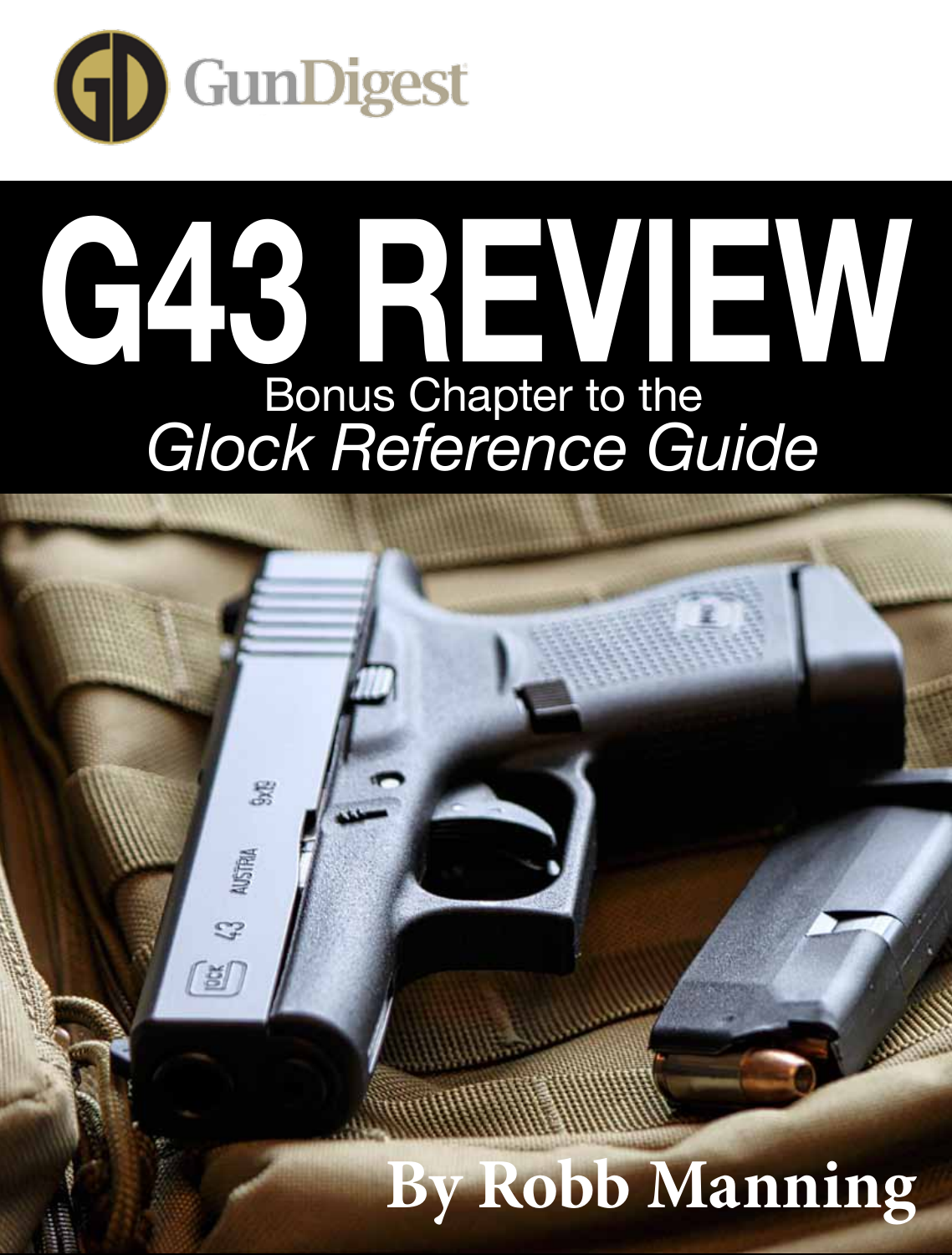![](_page_1_Picture_0.jpeg)

*The G43 comes with two magazines — one extended grip, the other with a standard grip. Both are six rounds.*

## The New G43

Glock users have been clamoring for a single-stack 9mm for years. Now they have one, and people are lining up on waiting lists to get their hands on it.

## By Robb Manning

Glock took heat from a lot of fans after not releasing a single-stack 9mm at the 2015 SHOT Show. Some took it a little too personally and filled the forums with overdramatic vows to never buy another Glock. Further salt was thrown on the "wounds" by fans of other makers who have had single-stack 9mms on the market for several years now.

I believe Glock was simply taking a little extra time to make sure they got it right, after taking a hit when the G42 had some issues coming out of the gate (Malfunctions when using over-powered and under-powered ammunition). It was easily remedied with modifications to a few parts, but Glock isn't a company that takes well to having reliability issues. So Glock took a little extra time with this one, and judging by my limited experience with the G43 so far, they got it right.

It's nearly identical to the G42, just slightly larger — it's essentially a thin-frame G26. To compare it to other popular carry 9mm pistols, it's roughly the same size as the Smith & Wesson Shield and Ruger LC9, and slightly smaller than the Walther PPS. In other articles I've labeled pistols of this size as micro-nines, as other authors have done, but Glock calls it a slim-line sub-compact. For the sake of this chapter, when comparing it to similar handguns, I'm going to call it a micro-nine.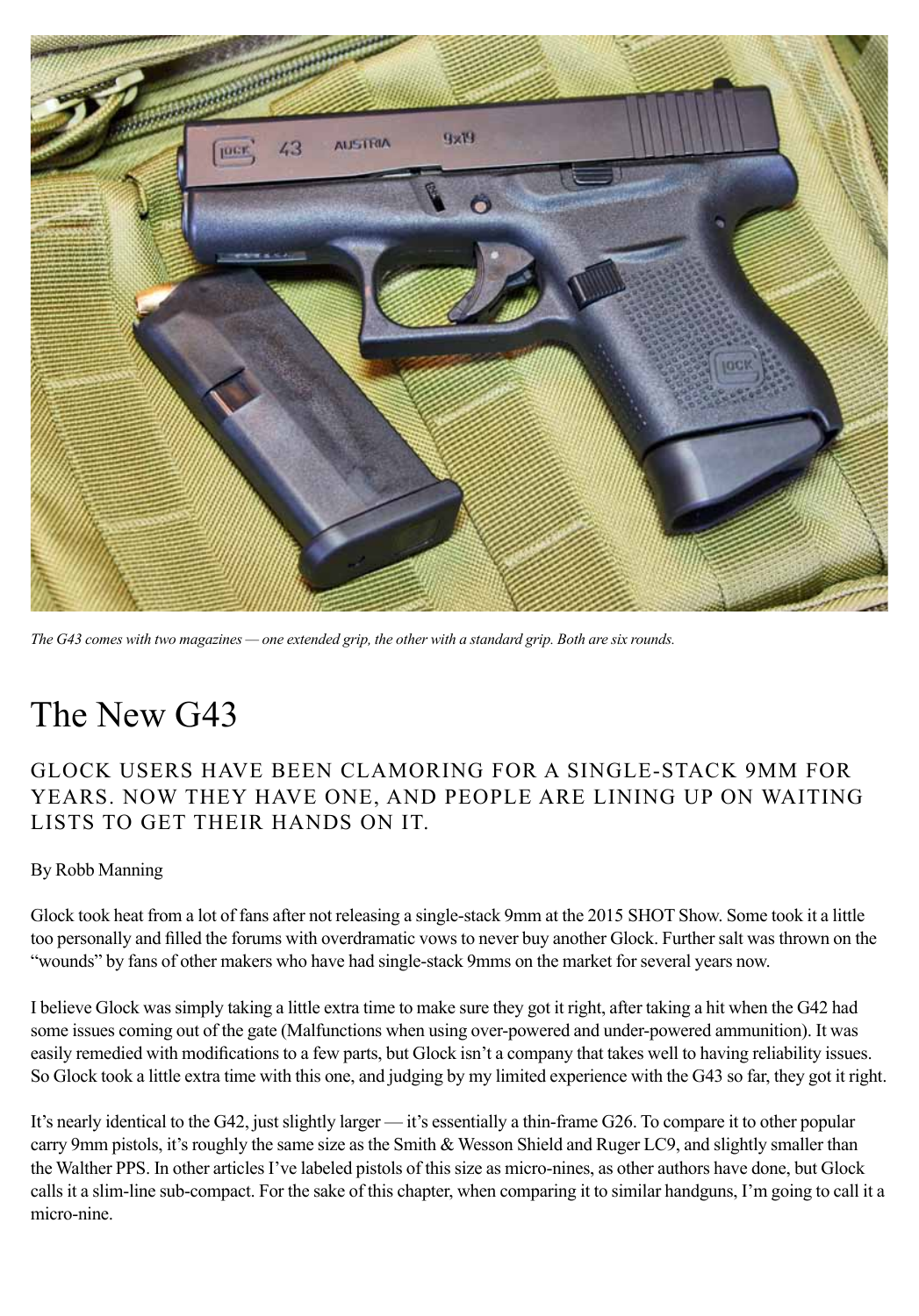The specs on the G43 are as follows, with G26 specs in parenthesis for comparison. Most of the differences are less than one-tenth of an inch. The length is 6.26 inches (6.49), height is 4.25 inches (4.17) and width is 1.02 inches (1.18). Keep in mind that published width is not slide width, which is 0.86 inch (1.04). It has a sight radius of 5.20 inches (5.39) and a barrel length of 3.39 inches (3.42). Unloaded, it weighs 17.95 ounces (21.71) with .49-inch trigger travel. The trigger pull is listed as 5.5 pounds, but I'll get into that in just a bit. It comes with two six-round magazines, one with an extended grip.

Glock put a lot of effort into making it as small as possible while still maintaining the typical shootability of a Glock. The result is a handgun slightly larger than other micro-nines that are on the market, but small enough that it can be concealed with most reasonable clothing. I've fired most of the micro-nines, and those are a "hold-on-for-dear-life" endeavor, especially for those with medium-to-large hands. Not so with the G43 — it's comfortable enough for a long day at the range. The G26 has been my primary carry gun for a while now, and the G43 has felt recoil that is only slightly more than the G26. The primary difference is that the G26 has a wider grip so it fills your hand, offering greater control.

The difference in physical size between the G42 and G43 isn't much, but I have to quantify that because in the handgun world the difference between full-size and compact is often less than one inch. Referencing Glock's published specifications, and using my Hornady digital calipers to fill in the blanks, I've come up with the following: When compared to the G42, the G43 is 1/64 inches wider, .69 inches longer, and .12 inches taller. The slide is 1/32 wider and it is 4.19 ounces heavier.

![](_page_2_Picture_3.jpeg)

*The G43 (middle) is larger than the G42 in .380 ACP (right), and the thin version of the 9mm G26 (left).*

With most Glock models, when you compare the three size categories — standard, compact, and sub-compact — the differences in sizes are accounted for by "chopping" a bit off the front and the grip. As I've said elsewhere in the book, the difference in slide length is taken off forward of the ejection port — everything behind it is the same. This isn't the case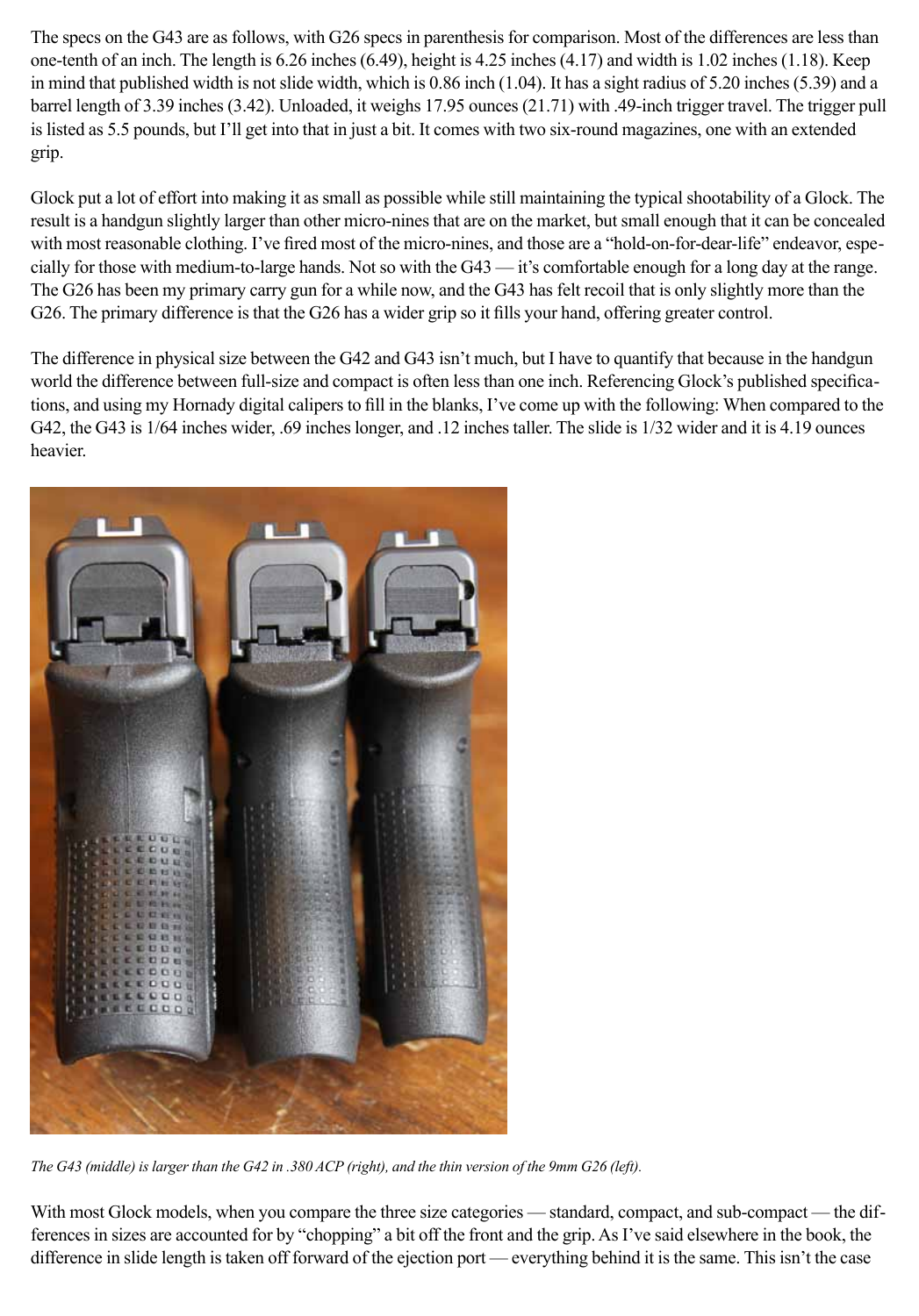when comparing the G43 to the G42. The G43 is proportionally larger, so the G42 is a shrunken version of the G43, not cut.

It has the same grip texture as the G42, which has at its roots the Gen4 RTF, except less aggressive. It provides the perfect blend of good purchase for control, but not enough that it scrapes flesh off when carrying. I've had a couple of people voice to me their concern that it wasn't aggressive enough. Both had gotten their hands on one, but hadn't fired it yet. I didn't have any slippage at all, and it was incredibly easy to control.

The G43 has a beavertail grip for a high and tight grip for optimal control, and a large magazine release for fast reloads. Also, like the other Gen4s it uses a captured dual-spring assembly. Like the G42, it's been made as snag-free as possible by not using an extended mag release or an accessory rail. The one Gen4 feature it doesn't have is the Modular Back Strap System.

The controls are the same as any other Gen4 Glock, so transitioning between a full-size Glock to this one will be smooth as butter. If you took a picture of the control group of a G17 you could superimpose it onto a picture of the G43 control group, and it would line up pretty evenly, if not exactly. So if your thumb is accustomed to the mag release being in one spot, your muscle memory will hit the mag release on the G43.

Same with the trigger and the slide catch. They are all the same. There's a big benefit to that — when you can work your duty/carry handgun like it's second nature, transitioning to a different size Glock is also second nature.

![](_page_3_Picture_5.jpeg)

![](_page_3_Picture_6.jpeg)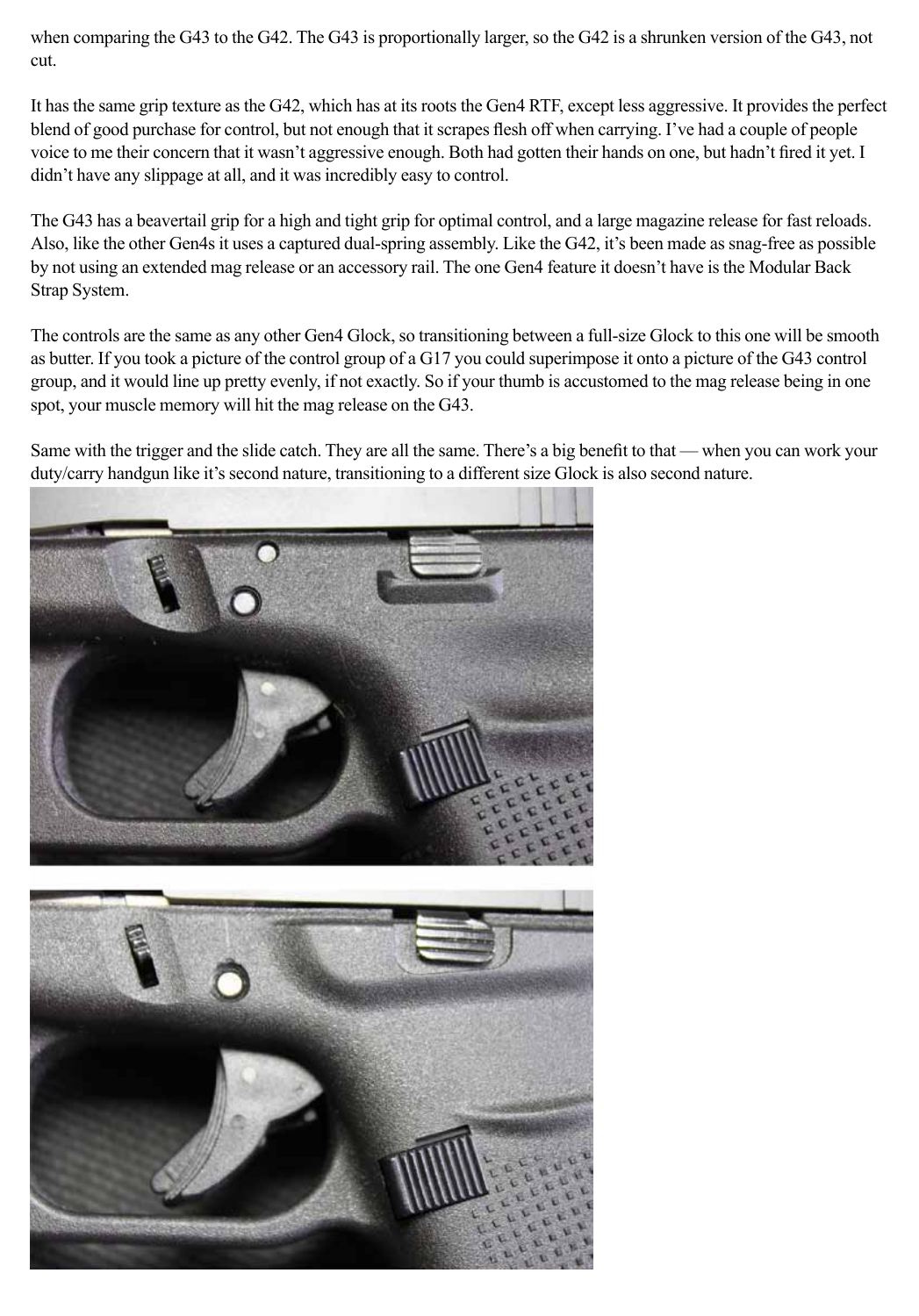*The controls of the G43 and other 9mm Glock models are nearly identical spatially, so transitioning from one to the other uses the same muscle memory. Here, a G19 compared to a G43. Which is which? You can't tell from the controls, but other clues give it away.*

When Glock released the G42, it was unique — no other Glock model was like it. With the release of the G43, it's no longer unique — the G43 is just a larger version of the G42. To clarify the discussion of parts, I want to first differentiate between two things. First, there is the official Glock Part Number. This is generally what is being referred to when Glock discusses parts commonality. The trigger mechanism housing with ejector is an example of this. They all pretty much look the same, but by Glock part number there are seven different ones. So not all Glock models list this part as being in common. Glock probably has a few hundred different parts, going by Glock part number. The barrel is another great example — every Glock has one, but there's a different Glock part number for every caliber and category, so there are over 21 different barrels.

The second item to that discussion is the Component Part. There are only 35 component parts; 34 for the earlier models that don't have a locking block pin (third frame pin). Component parts are where we talk about the Glock design that makes the Glock so unique amongst firearms. By Glock design — that is, component parts — all Glocks are the same. They have the same basic parts.

That is, until the introduction of the G42, and now the G43. These two models have four component parts that are different from all the other Glock models, and I discussed them in the G42 chapter: Slide stop lever, trigger spring, firing pin safety, and slide lock spring. If you hold these four parts next to the same four parts of other Glock models, they look completely different. You could possibly include a fifth part, the locking block pin, since all current models of Glock include this third pin, except for the G42 and G43.

![](_page_4_Picture_4.jpeg)

*When talking about Component Parts, the G43 (and G42) uses four parts that are different from the component parts of other models. (Clockwise, from the top) slide stop lever, trigger spring, firing pin safety, and slide lock spring.*

Getting back to Glock part numbers, the G42 and G43 have 12 parts in common: trigger mechanism housing with ejector, trigger spring assembly, connector, slide lock spring, firing pin safety spring, magazine catch spring, trigger housing pin, sights, spring cups, EDP (Extractor, Depressor, Plunger) spring, and EDP bearing.

There are fifteen parts that are different from the G42 and completely unique to the G43, and those are: slide, frame, barrel, locking block, trigger pin, slide stop lever, slide lock, trigger with trigger bar, magazine catch, firing pin, firing pin safety, EDP rod, extractor, slide plate cover, and recoil spring assembly. The magazine is also unique, as are the five parts that it is comprised of.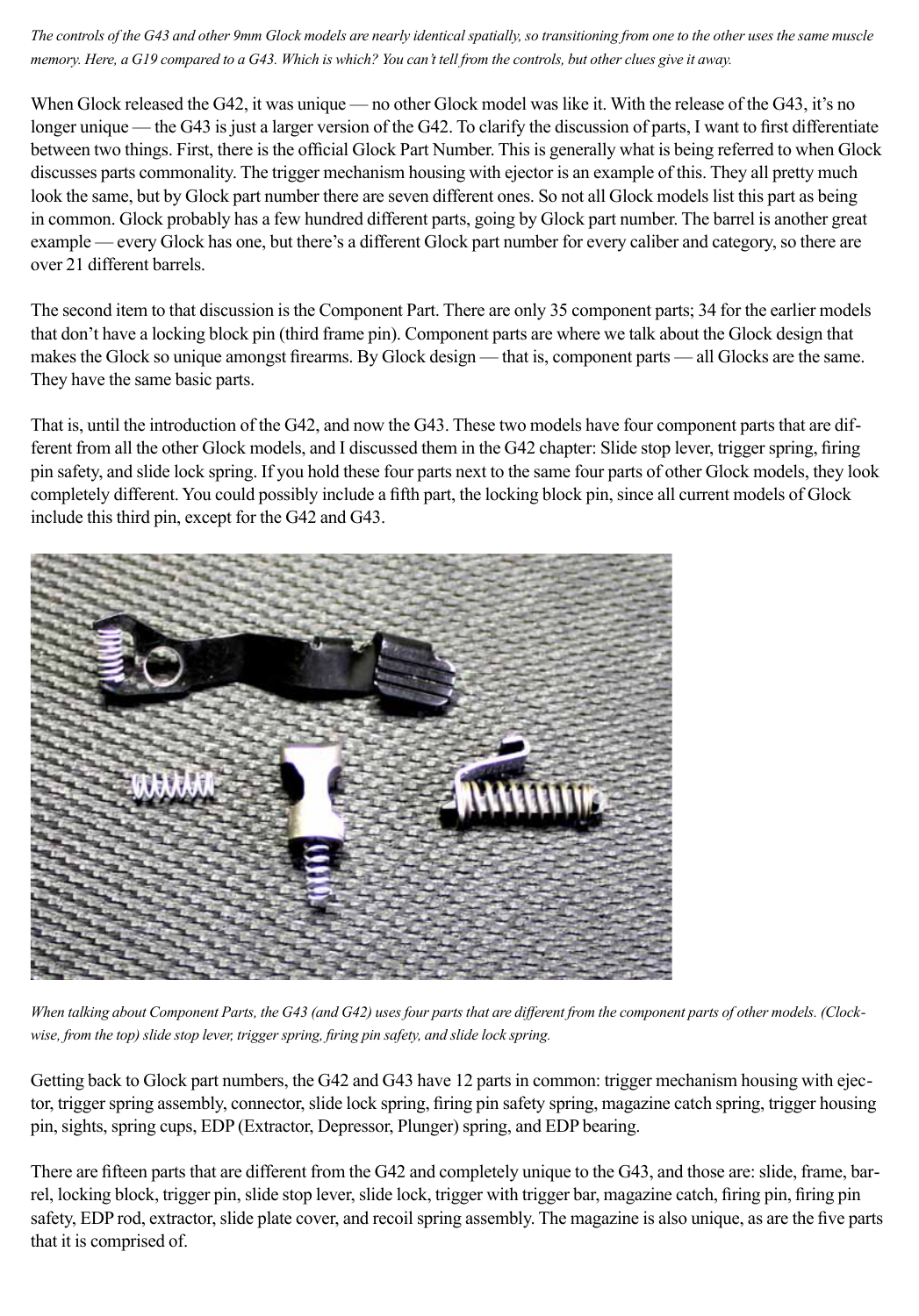The spacer sleeve is one part that is not the same as the G42, but is the same part as other Glock models. The front sight is the same across all Glock models.

![](_page_5_Picture_1.jpeg)

*The G43, disassembled.* 

Another noticeable difference in the G43 is the barrel hood. Glocks typically have a straight barrel hood — there are a few exceptions, but none as drastic as the G43. With most models, running a finger over the top of the slide is smooth, and when going over the barrel hood/ejection port, not much of a bump is noticed. The front half of the barrel hood on a G43 is angled down, and when a finger is run over the top of the slide a significant bump is noticed where the front of the hood meets the slide. This helps it to unlock a little easier during the firing process, when the slide is moving rearward it will clear the hood faster.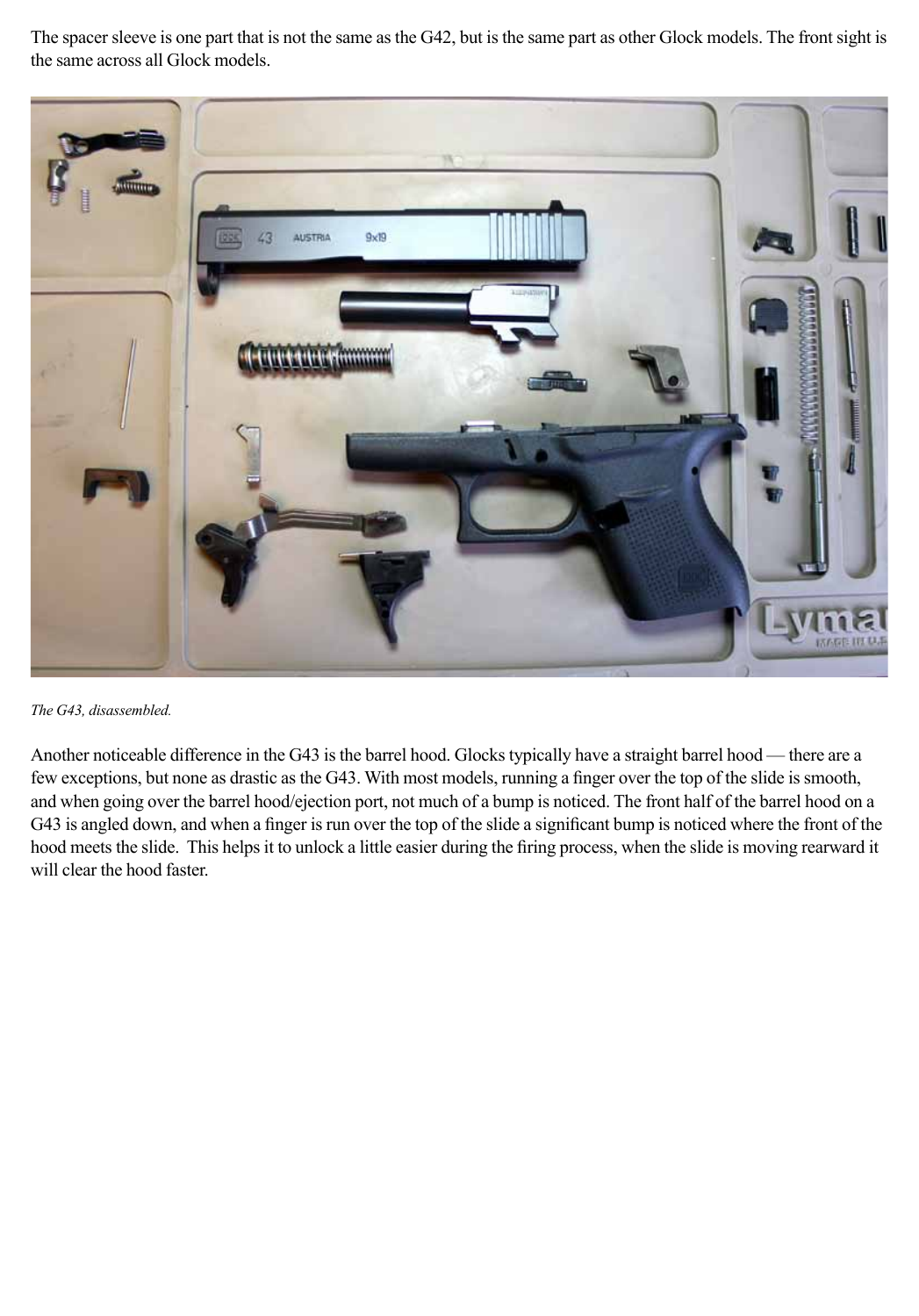![](_page_6_Picture_0.jpeg)

*The barrel hood of the G26 (left) is straight, so it melds with the slide, whereas the G43 (right) has an angled front portion.*

When the G42 was introduced, some were happy to see it was made in the USA, and some preferred that an Austrian pistol stay in Austria. Whichever side of the fence you fall on, production of the G43 is solely in Austria. You won't find a Georgia proof mark on this one — at least for the time being. Whether it could move to the US in the future remains to be seen.

The G43 shoots excellent: I have fired the six most popular micro-nines on the market, and as far as shootability, I rank it as either first, or tied for first. It should be noted that if it is called a tie, the pistol it's tied with — the Walther PPS — is slightly larger. Some of the other micro-nines can be tough to hold on to with larger hands; when you fire it, it feels like it's going to jump out, but that's not the case with the G43. When firing, it feels very similar to the G26, with a barely discernible increase in recoil.

Accuracy was surprising for me. I mostly fired it at self defense range — seven yards — and it grouped very well. The best group of the day was with Hornady Custom 147-grain XTP. Six rounds grouped into a hole not much bigger than a quarter. I used a Caldwell pistol rest so as to test the accuracy of the handgun, not me. I also fired Hornady American Gunner 115-grain XTP and 124 XTP +P, American Eagle 115-grain FMJ, Federal Premium 124-grain HST JHP and 135-grain Hydra-Shok JHP Low Recoil, Winchester 147-grain HP, and Buffalo Bore 124-grain JHP +P. With the exception to the two issues mentioned later in the chapter, all performed well and exhibited very good accuracy.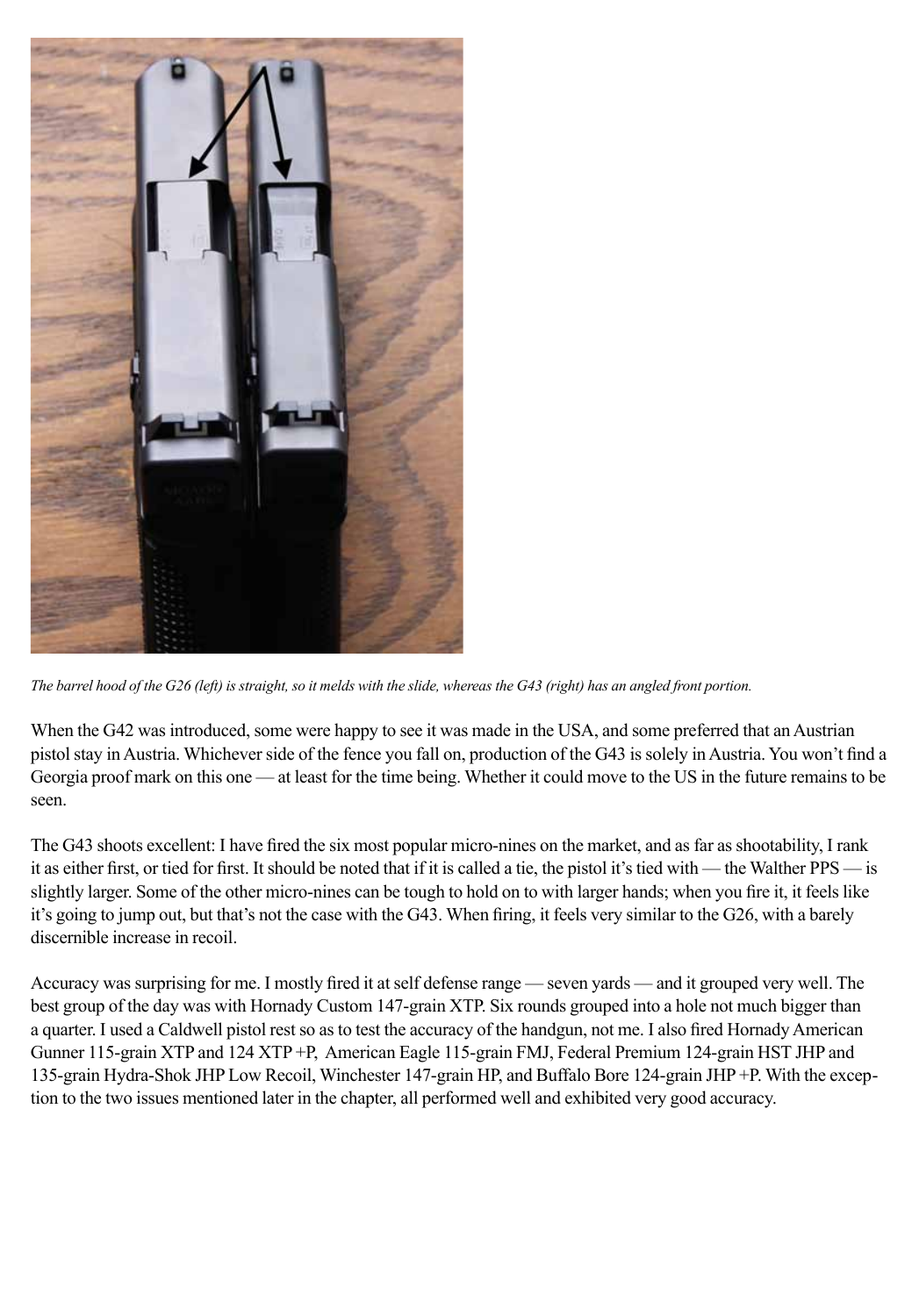![](_page_7_Figure_0.jpeg)

*Best group of the day: Hornady Custom 147-grain XTP, six rounds, seven yards.*

Even though my experience with the G43 was a very good one, it wasn't perfect. The thing most disappointing is the weight of trigger pull. Don't get me wrong — it's still a good trigger, it's just not the Glock 5.5-pound trigger that I like. Glock has deemed the trigger pull weight on every other model of Glock as safe. In fact, it's called a Safe Action Trigger. But on the G43, like the G42, Glock has determined that it should have a slightly heavier trigger pull. The representative I talked to said it's around six pounds, but my Lyman scale averaged 8.1.

I'm a fan of the standard Glock trigger, so this is disappointing. It's still a clean pull, with a crisp break and excellent reset, but there's no reason it should be heavier. If the 5.5-pound trigger is safe on all other Glock pistols, then it would be safe on a G43. As is though, it's still one of the best triggers found on a micro-nine. I would rank it tied with the PPS, or perhaps slightly behind it. A standard Glock pull weight would have put it in first place alone.

The other issue I had with the G43 involved two malfunctions out of 230 rounds fired. The first, a failure to eject with round number 64, was Federal Premium 123-grain HST JHP. The second, a failure to feed with round number 223 was Hornady 147-grain XTP.

Neither of the issues were with +P or underpowered ammo. Two rounds out of 230 isn't a lot, and compared to other handguns I've written about is still very good. But it's two more malfunctions than I had total for the other 25-plus Glocks that I fired for this book. I know that some manufacturers state that the first X-number of rounds are a break-in period, whether it be 300 rounds or 500. But that hasn't been my experience with Glock, and most of the other 25-plus Glocks were also new out-of-the-box specimens (except the Gen1 and Gen2 G17s, and the G20c and G26 from my own collection).